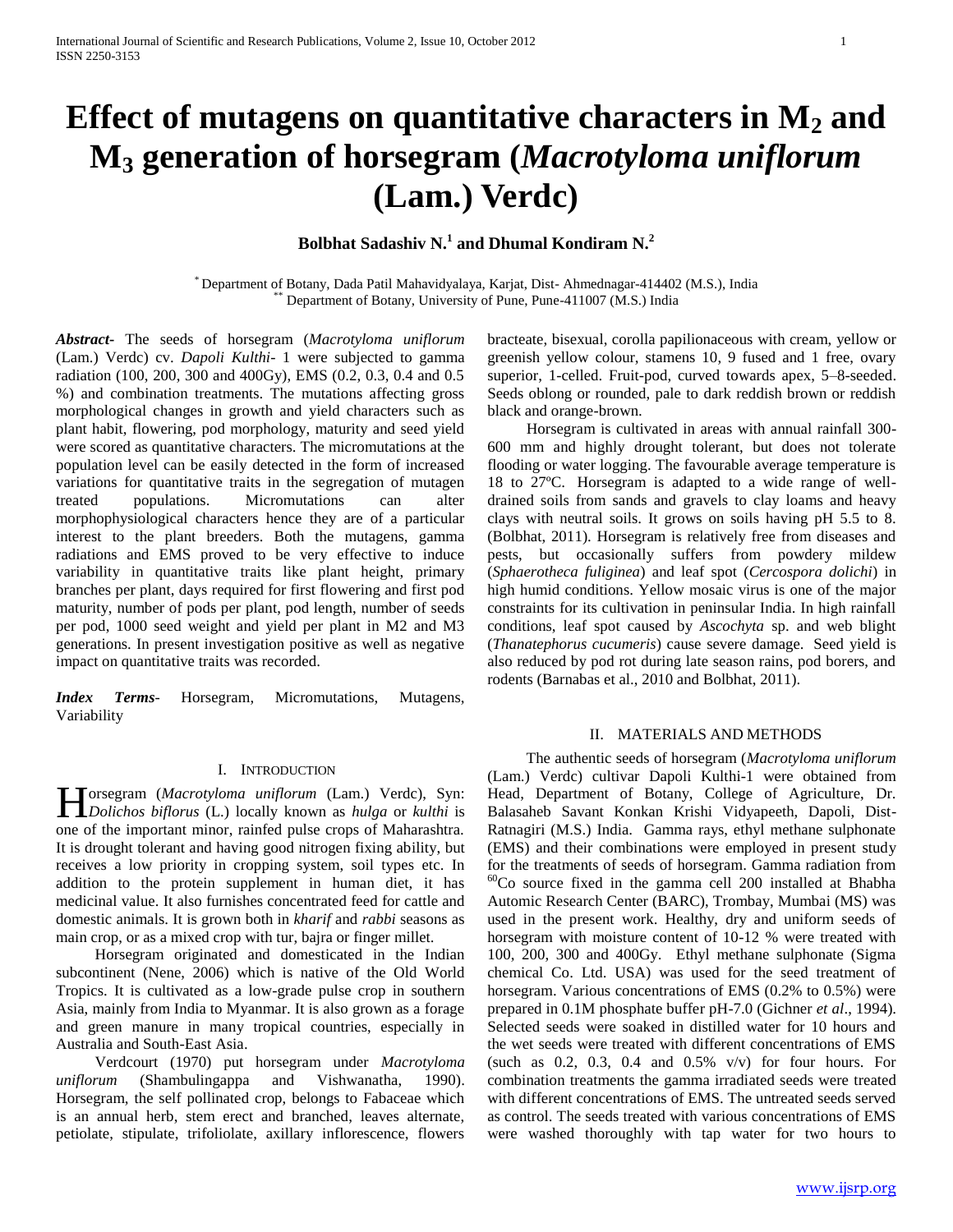terminate the reaction of chemical mutagen and to leach out the residual chemicals. The treated seeds (675) from each treatment were used for raising  $M_1$  generation in field. Present investigation was carried out at Department of Botany, University of Pune, Pune- 411 007 (M.S.). All the experiments were carried out in triplicate following RBD design. The distance between two rows and two plants was 30 X 15 cm and the distance between two adjacent plots was one meter. The seeds of individually harvested  $M_1$  plants were sown in the experimental field to raise  $M_2$  generation in separate rows during kharif season of the year 2008.

 The treated as well as control plants were screened for quantitative traits to study the induced variability. From each replication and treatment including control 20 plants were randomly selected for recording data on different quantitative characters in  $M_2$  generations. Data on nine quantitative traits such as plant height (cm), primary branches/plant, DAS for first flowering, DAS for first pod maturity, No. of pods/plant, pod length (cm), no. of seeds/pod, 1000 seed weight (g) and seed yield/plant (g) were recorded.

All the surviving  $M_2$  plants were harvested individually and seeds of single plant from each treatment were kept separately for raising  $M_3$  generation. Observations on quantitative characters in  $M_3$  generation were similar to that of M<sup>2</sup> generation. Data on following nine quantitative traits were recorded.

 Plant height: The height of each randomly selected plant was measured before harvesting from soil level of the plant to apex by using thread and scale. The average of 20 plants was recorded in tables.

 Number of primary branches per plant: It was counted actually at maturity from randomly selected 20 plants and the average values were recorded in table.

 Number of days required for first flowering: The number of days required for opening of first floral bud on the plant from sowing was recorded.

 Number of days required for first pod maturity: The number of days required for maturity of first pod were noted.

 Total number pods per plant: Total number of pods on each selected plant was counted and average was noted.

 Pod length: The length of each pod was measured in by keeping the pod on scale and average values were recorded.

 Number of seeds per pod: Total number of seeds per pod was calculated after harvesting and the average number of seeds per pod was recorded in table.

 1000 seed weight: The weight of 1000 seeds was determined on fine chemical balance and average value was noted.

 Total seed yield per plant: The total pods on each plant at maturity were harvested separately and the seeds were taken out. The weight of total seeds per plant was recorded and average values were considered to record in the tables.

 Statistical Analysis : The data were summarized as the means of three replicates with standard deviation as the measures of variability. One-way ANOVA test was performed to determine significant differences due to various treatments. Fisher's LSD (Least significant difference) was used as post hoc test to as certain significant differences among treatments at p=

0.05. Statistical analysis and graphical data presentations were carried out by using Sigma stat (ver.3.5).

# III. RESULTS AND DISCUSSION

# *Quantitative characters (Micromutations) in M<sup>2</sup> and M<sup>3</sup> generations*

 Gamma radiations and EMS proved to be very effective to induce variability in quantitative traits in  $M_2$  and  $M_3$  generations (Table-1 and 2).

 Positive as well as negative impact on quantitative traits was well documented by Waghmare and Mehra (2000) in grass pea, Apparao et al., (2005) and Barshile et al., (2008) in chickpea, Bolbhat and Dhumal (2010), Dhumal and Bolbhat (2012) and Kanaka (2012) in horsegram.

# *Plant height*

 All the mutagens were effective for inducing variability in plant height (Table-1 and 2). Gamma radiation treatments have caused significant reduction in plant height. The minimum plant height 35.40cm was noted in 100Gy as compared to control (46.70 cm). EMS (0.2%) showed significant increase in plant height while other treatments showed –ve influene. Maximum and minimum plant height  $(53.60 \text{ cm and } 38.20 \text{ cm})$  in M<sub>2</sub> generation had been recorded in 0.2% and 0.4%EMS. The average height of control plants was 46.70 cm.

 The results obtained on effect of combination treatments on plant height in  $M_2$  generation revealed that, there was no definite pattern. The highest (47.50cm) and lowest (25.70 cm) plant height as compared to control (46.70 cm) was noted in 400Gy + 0.5%EMS and 200Gy + 0.3%EMS.

Similar trend for plant height was observed in  $M_3$ generation (Table-2). Maximum plant height (49.85cm, 49.32cm and  $50.94$ cm in  $M_3$  generation was recorded in  $300Gy$ , 0.3%EMS and 300Gy +0.2%EMS respectively. The minimum plant height 44.57cm, 46.82cm and 41.84cm was noted in 200Gy, 0.5%EMS and 400Gy +0.3%EMS respectively. The average height of control plants was 50.99 cm.

 All the doses/ conc. of gamma radiation, EMS, and their combinations caused reduction in plant height with few exceptions. Results reported by Dalvi (1990) and Nawale (2004) in horsegram and cowpea were in confirmatory with the present investigation. Reduction in plant height was noted by Gunsekaran et al., (1998), Khanna (1988), Khan et al., (2004) and Gaikawad et al., (2005) in cowpea, chickpea, mungbean and lentil respectively. Lower concentrations of EMS exerted a stimulatory effect on plant height. Findings of Yaqoob and Abdur (2001) in mungbean, and Barshile et al., (2008) in chickpea were in agreement with above results.

# *Number of primary branches per plant*

Data obtained in  $M_2$  generation on number of primary branches per plant (Table-1) indicated that the mean values of this parameter showed positive and negative influence. 300Gy and 0.3%EMS showed increased number of primary branches per plant. Maximum number of primary branches per plant was recorded in 300Gy (7.66) and 0.3%EMS (7.33) over control (6.30). In combination treatments there was no definite pattern. The maximum decrease  $(5.10)$  was noted in  $100Gy + 0.5\%$  EMS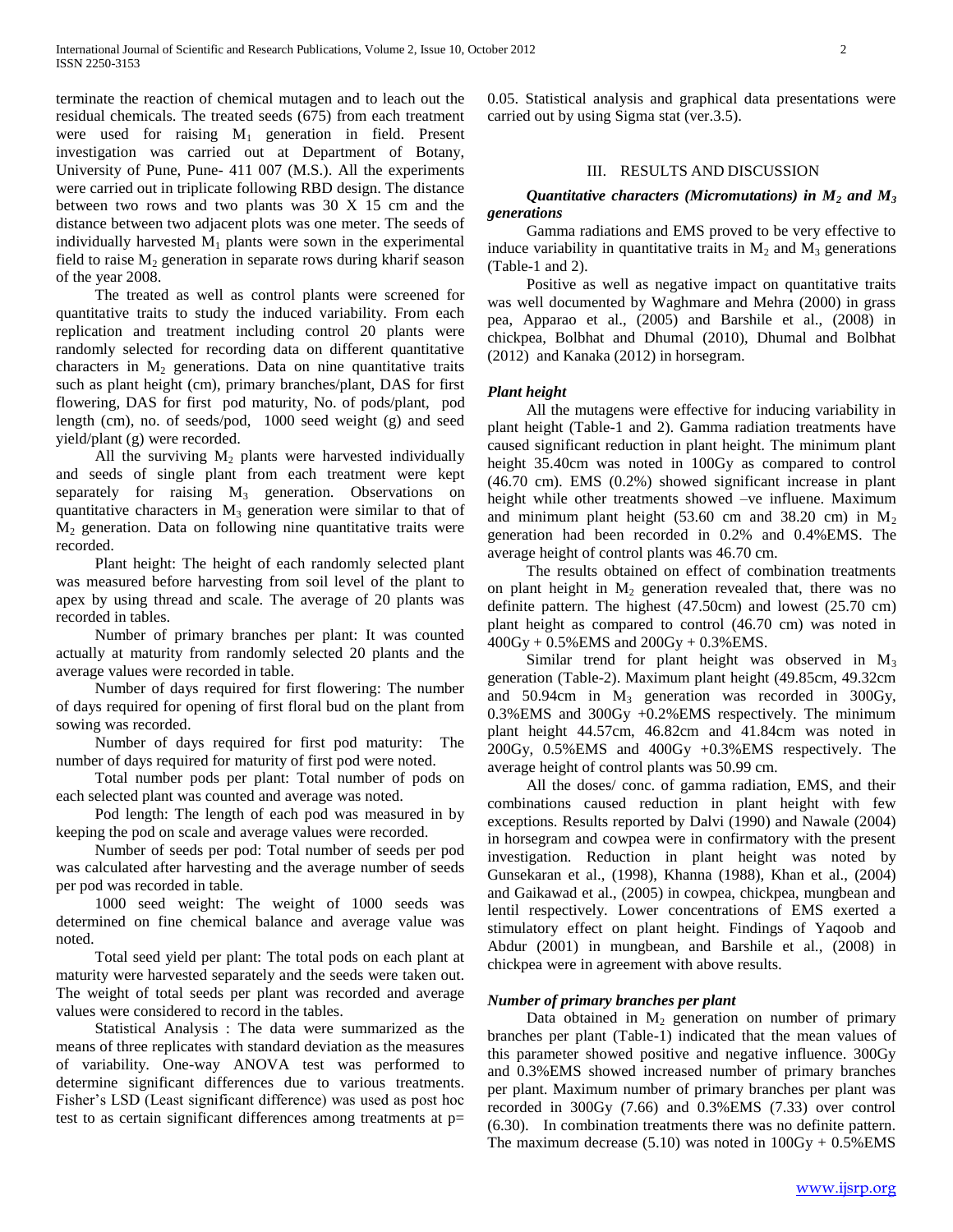as compared to control (6.30). The highest increase (9.10) was noted in 300Gy + 0.5%EMS. In majority of treatments the primary branches per plant were increased over control.

Similar trend was obtained in  $M_3$  generation (Table-2). All the treatments showed increase in number of primary branches per plant as compared to control and  $M_2$ . Maximum number of primary branches was recorded in 100Gy (12.58), 0.2%EMS  $(10.73)$  and  $200Gy + 0.2$  %EMS  $(11.25)$  over control  $(10.99)$ .

 Almost all the treatments of gamma radiation and EMS showed positive as well as negative impact on primary branches per plant in horsegram. Dalvi (1990), Apparao et al., (2005), Sing et al., (2000), Nawale (2004) and Lawhale (1982) also noted similar trend with physical as well as chemical mutagens.

## *Number of days required for first flowering*

 The data recorded in Table-1 revealed that some treatments were stimulatory, while others were inhibitory to induce flowering in  $M_2$  generation. The results on the gamma radiation treatments and EMS indicated that there was no significant change in number of days required for first flowering, while in combination treatments there was no definite pattern. The minimum number of days required for first flowering were  $(33.80 \text{ DAS})$ , in  $400\text{Gy} + 0.4\% \text{EMS}$  as compared to control (53.30 DAS). In all the combination treatments, days to first flowering were less than control except 300Gy with different concentrations of EMS and 400Gy + 0.3%EMS.

Similar was the pattern noted for  $M_3$  generation (Table-2). The minimum days required for first flowering were 50.98 DAS in 300Gy, 51.73 DAS in 0.2%EMS and 42.34 DAS in 400Gy + 0.4%EMS.

 The number of days required for first flowering was not very much changed as compared to control except few treatments. However gamma radiation and EMS treatments caused slight delay with increasing dose/conc. of mutagens. Dalvi (1990) also noted similar results in horsegram with different mutagens. The results recorded by Gaikawad et al., (2005), Rudraswami et al., (2006), Manjaya and Nandanvar (2007), Ahire (2008) and Tambe (2009) in different legumes were supportive to the present findings.

## *Number of days required for first pod maturity*

 The data recorded in (Table-1) indicated that all the treatments of GR, EMS and their combinations had succeeded in reducing the duration for  $1<sup>st</sup>$  pod maturity as compared to control. The results of combination treatments were highly significant for reducing the number of days required for  $1<sup>st</sup>$  pod maturity. The minimum number of days (57.70 DAS) required for first pod maturity was noted in  $400Gy + 0.4\%$  EMS.

The data obtained for  $M_3$  generation was on par with of  $M_2$ generation (Table-2). Minimum days required for the first pod maturity were 79.17 DAS in 300Gy, 80.53 in 0.2% EMS and 71.14 DAS in  $400Gy + 0.4$  EMS as compared to control (83.00) DAS).

 Gamma radiation (200Gy) was successful to induce earlier first pod maturity by about 5-6 days as compared to control. Nawale (2004) and Sing *et al*., (2000) reported contradictory findings with reference to this parameter. All the treatments of EMS and  $GR + EMS$ , caused reduction in number of days required for first pod maturity than control (except 0.4% EMS).

#### *Number of pods per plant*

 Gamma radiation and EMS single and in combination had induced variability in number of pods per plant in  $M_2$  generation. The data recorded in Table-1 revealed that the treatments had stimulatory as well as inhibitory effect. In  $M_2$  generation maximum number of pods per plant (83.80) were noted in 300Gy and 0.2%EMS (93.80) than control (71.20). The minimum number of pods per plant (59.50) were recorded at 200Gy and (33.40) at 0.4%EMS as compared to control. However all the combination treatments have caused reduction in number of pods per plant except  $300Gy + 0.5\%$  EMS and  $400Gy + 0.5\%$  EMS.

The trend in variation of pod number observed in  $M_3$ generation was similar to that of  $M_2$  generation.  $M_3$  generation had shown slight increase in pod number as compared to  $M<sub>2</sub>$ generation (Table-2). Maximum pods were recorded in 300Gy (110.32), 0.2 %EMS (107.82) and 400Gy + 0.2 %EMS (102.18).

 There was increase as well as decrease in number of pods per plant with different doses/ concs. used. The results of Dalvi (1990) for horsegram were in agreement with the present study. Nawale (2004) in cowpea, Gaikawad et al., (2005) in lentil and Apparao et al., (2005) in chickpea noted similar results. However decrease in pod number was also recorded by Barshile et al., (2008) in chickpea.

#### *Pod length*

The treatments of GR, EMS and their combinations in  $M<sub>2</sub>$ as well as in  $M_3$  did not show any change in pod length (Table-1) and 2).

 All the mutagenic treatments showed inhibitory effect on pod length (except few). The results reported by Singh and Raghuvanshi (1985) and Singh et al., (2000) in *Vigna*, Tambe (2009) in soybean and Dalvi (1990) in horsegram were inconformity with present findings.

#### *Total number of seeds per pod*

Data on total number of seeds per pod (Table-1) in  $M_2$ progeny showed non significant change as compared to control. M<sup>3</sup> generation showed similar trend (Table- 2). The results recorded in table, indicated that all the treatments of mutagens of GR, EMS and GR + EMS exerted inhibitory effects on number of seeds per pod except 400Gy, 0.3%EMS, 200Gy + 0.2%EMS and 200Gy + 0.4%EMS. Decrease in number of seeds per pod was recorded in chickpea, lentil, cowpea, green gram and horsegram by Barshile, (2006), Apparao et al., (2005), Gaikawad et al., (2005), Vandana and Dubey (1990), Nawale, (2004) and Dalvi (1990) respectively.

### *1000- Seed weight*

 Results recorded on 1000-seed weight (Table-1) indicated that all the treatments of GR and EMS had exercised negligible ve effect on this parameter. But the combination treatments such as  $300Gy + 0.4\%$  EMS and  $300Gy + 0.5\%$  EMS  $(30.50g)$  and 29.80g) had shown considerable increase in 1000 seed weight. The results of  $M_3$  generation were on par with  $M_2$  generation.

 The results with GR, EMS and GR + EMS showed negative as well as positive impact in horsegram. Similar observations were also made by Apparao et al., (2005) in chickpea, Gaikawad et al., (2005) in lentil, Sagade (2008) and Sing et al., (2000) in urdbean and Tambe (2009) in soybean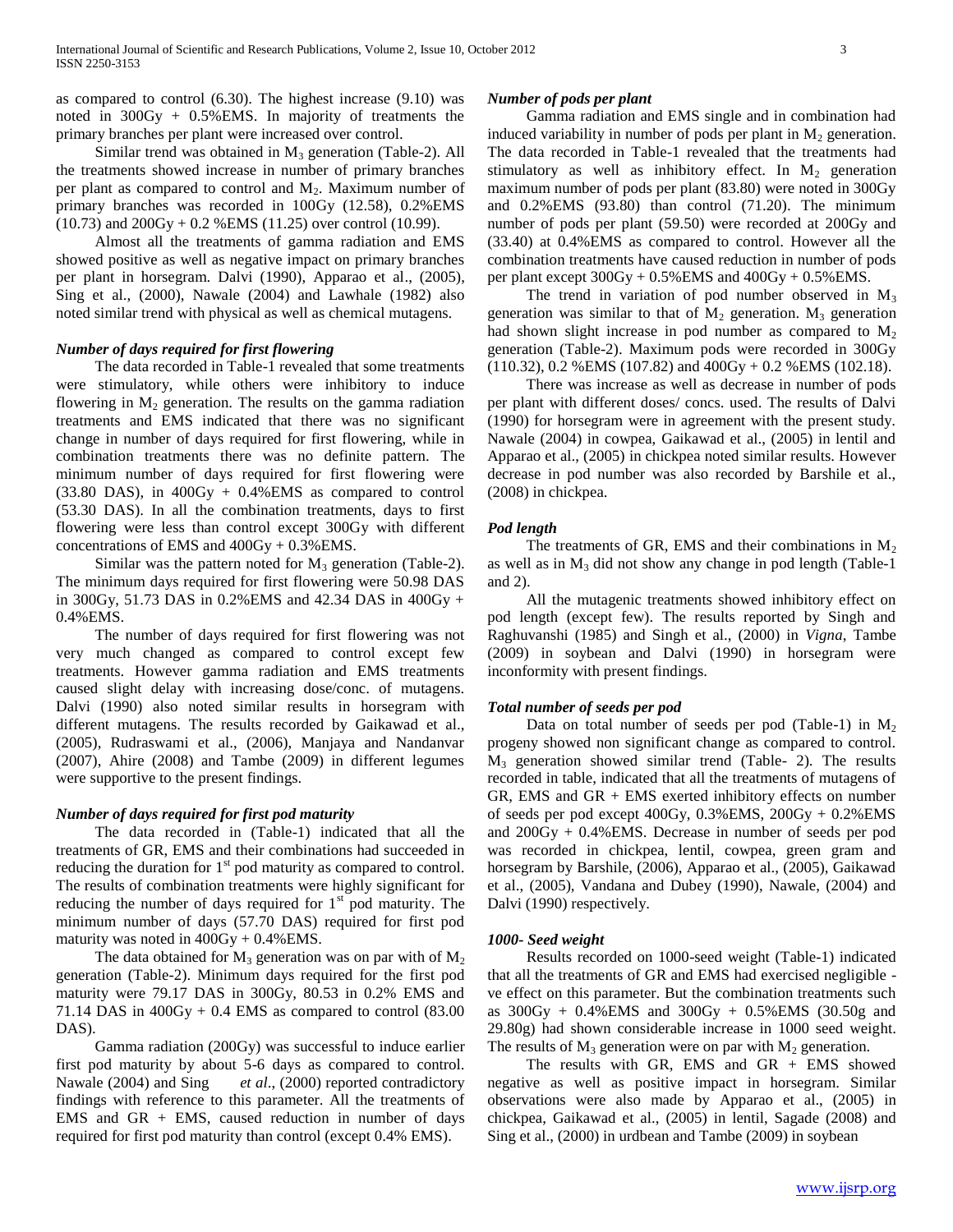#### *Seed yield per plant*

 Mean values for seed yield per plant decreased in all treatments as compared to controls (Table-1). All the mutagenic treatments of gamma radiation except 300Gy showed –ve effect. The maximum seed yield (16.76g) was noted in 300Gy and minimum (11.22g) in 200Gy as compared to control (14.54g). EMS (0.2%) caused maximum increase (16.45g), while all other treatments showed reduction in seed yield per plant over control. The combination treatment  $300Gy + 0.5\%$  EMS had induced maximum increase (16.01g) over control (14.54g). But all other treatments had caused reduction as compared to control. In  $M_3$ generation seed yield per plant was increased in all gamma radiation treatments, but it decreased in EMS and their combinations as compared to control (Table-2). But all  $M_3$ population showed positive influence on total seed yield per plant as compared to  $M_2$  population. Maximum total seed yield was recorded in 300Gy (19.60g), 0.2%EMS (16.34g) and in  $200Gy + 0.4\%$  EMS (16.96g) as compared to control (16.58g).

 All the mutagenic treatments except few treatments showed inhibitory effect on seed yield per plant. Patil et al., (2004) in soybean, Auti (2005) in mungbean, Banu et al., (2005) in cowpea and Barshile et al., (2008) in chickpea also recorded adverse effect on seed yield per plant due to various types of mutagenic treatments. Hakande (1992) reported wider variability in yield due to mutagenic treatments in winged bean which was attributed to pollen sterility and genetical as well as physiological alterations caused by mutagens.

 Yield is an important trait, as it governs the economic benefit. Its expression is inherited by many genes, which control the production, transport and storage of assimilates. Previous studies indicated that both additive and non-additive genes contribute to yield. Luthra et al., (1979), Reddy and Sree Ramulu (1982) also supported the above view. The variability in yield was induced by mutagenic treatments. In the present study increased seed yield was attributed to increase in number of pods per plant, length of pod, and 1000 seed weight per plant.

# IV. CONCLUSION

 Both the mutagens proved to be very effective to induce variability in quantitative traits like plant height, primary branches per plant, number of days required for first flowering and first pod maturity, number of pods per plant, pod length, number of seeds per pod, 1000 seed weight and yield per plant in  $M_2$  and  $M_3$  generations.

#### **REFERENCES**

- [1] Ahire, D.D., "Isolation and characterization of induced mutants for morphological and agronomic traits and oil quality in soybean (*Glycine max* (L.) Merrill)", 2008, Ph.D. Thesis, University of Pune, Pune (MS), India.
- [2] Apparao, B.J., Dalve, S.C., Auti, S.G. and Barshile, J.D., "Study of induced mutagenic variability in yield component of chickpea (*Cicer arietinum* L.) employing SA, EMS and gamma rays", 2005, Proc. Nati. Conf. in Plant Sci., Pravaranagar. M.S. India, 204-209.
- [3] Auti, S.G., "Mutational Studies in mung (*Vigna radiata* (L.) Wilczek)", 2005, Ph.D. Thesis, University of Pune, Pune (MS), India.
- [4] Banu, M.R., Kalamani, A., Ashok, S. and Makesh, S., "Effect of mutagenic treatments on quantitative characters in M<sup>1</sup> generation of cowpea (*Vigna unguiculata* (L.) Walp)", *Ad. Plant Sci.,* 2005, 18 (2): 505-510.
- [5] Barnabas, A.D, Radhakrishnan, G.K. and Ramakrishnan U., "Characterization of a begomovirus causing horsegram yellow mosaic disease in India", *Eur J Plant Pathol*., 2010, 127:41–51.
- [6] Barshile, J.D., Auti, S.G., Sagade, A.B. and Apparao, B.J., "Induced genetic variability for yield contributing traits in chickpea (*Cicer arietinum* L.) employing EMS, SA and GR", *Ad. Plant Sci.,* 2008, 21 (2): 663-667
- [7] Bolbhat, S.N. and Dhumal, K.N. "Desirable mutants for pod and maturity characteristics in M2 generation of horsegram (*Macrotyloma uniflorum* (Lam.) Verdc)", *Res. on Crops,* 2010, 11 (2): 437-440.
- [8] Bolbhat, S.N. "Studies on induced mutations in horsegram (*Macrotyloma uniflorum* (Lam.) Verdc)", 2011, Ph. D. Thesis, University of Pune, Pune (MS) India.
- [9] Dalvi, V.V., "Gamma rays induced mutagenesis in horsegram (*Macrotyloma uniflorum* (Lam.)" Verdc), 1990, M.Sc. (Agri) Thesis, Dr. B. S. K. K. Vidyapeeth, Dapoli (MS), India.
- [10] Dhumal, K.N. and Bolbhat, S.N., "Induction of genetic variability with gamma radiation and its applications in improvement of horsegram" in Gamma Radiation, 1<sup>st</sup> ed., Feriz Adrovic, Ed., Rijeca (Croatia): In Tech Publisher, 2012. Chapter 10, pp. 207-228.
- [11] Gaikawad, N.B., Wadikar, M.S., Kamble, S.S. and Kothekar, V.S., "Induced macromutations in *Lens culinaris* Medic", 2005, Proc. Nati. Conf. in Plant Sci., Pravaranagar. M.S. India, 424-427.
- [12] Gunasekaran, M., Selvaraj, U. and Raveendran, T.S., "Induced polygenic mutations in cowpea (*Vigna unguiculata* (L.) Walp)", *South Ind. Hort*., 1998, 46 (1-2): 13-17.
- [13] Hakande, T.P., "Cytological studies in *Psophocarpus tetragonolobus* L.D.C", 1992, Ph.D. Thesis, Marathwada University, Aurangabad (MS) India.
- [14] Kanaka, K.D., "Variability and divergence in horsegram (*Dolichos uniflorus*)", *J. Arid Land*., 2012, 4 (1): 71-76.
- [15] Khan, S., Wani, M.R., Bhat, M. and Kouser, P., "Induction of morphological mutants in chickpea". *International chickpea and pigeonpea newsletter*, 2004, 6: 11.
- [16] Khanna, V.K., "Effect of gamma irradiation of seeds on nucleic acid and ribonucleic activity in chickpea seedling". *International chickpea Newsletter,* 1988, 18:8-10.
- [17] Lawhale, A.D., "Note on genetic variability in quantitative characters of cowpea in the M<sup>3</sup> generation", *Indian J. of Agric. Sci.*, 1982, 52 (1): 22-23.
- [18] Luthra, O.P., Arora, N.D., Singh, R.K. and Chaudhary, B.D., "Genetics analysis for metric traits in mungbean (*Vigna radiata* L*.* Wilczek)", *Haryana Agricultural University Journal of Research*, 1979, 9: 19-24.
- [19] Manjaya, J.G. and Nandanwar, R. S., "Genetic improvement of soybean variety JS 80-21 through induced mutations", *Plant Mutation Reports,* 2007, 1 (3):36-40.
- [20] Nawale, S.R. "Studies on induced mutagenesis in cowpea (*Vigna unguiculata* (L.) Walp.)" 2004, M.Sc. (Agri) Thesis, Dr.B.S.K.K. Vidyapeeth, Dapoli (MS), India.
- [21] Nene, Y.L., "Indian pulses through the millennia", *Asian Agri-History*, 2006, 10 (3): 179–202.
- [22] Patil, A., Taware, S.P. and Raut, V.M., "Induced variation in quantitative traits due to physical (g-rays), chemical (EMS) and combined mutagen treatment in soybean (*Glycine max* (L.) Merrill)", *Soyb Genet Newsl*., 2004, 31: 1-6.
- [23] Reddy, P.R. and Sree Ramulu, R.C. "Heterosis and combining ability for yield and its components in greengram (*Vigna radiata* (L.) Wilczek)", *Genetica Agraria,* (1982). 36: 297-308.
- [24] Rudraswami, P., Vishwanatha, K.P. and Gireesh, C., "Mutation studies in horsegram (*Macrotyloma uniflorum* (Lam.) Verdc)", 2006, LSS-2006, BARC, Mumbai (MS), India. 88-89.
- [25] Sagade, S.V., "Genetic improvement of urdbean (*Vigna mungo* L. Hepper) through mutation breeding", 2008, Ph.D. Thesis, University of Pune, Pune (MS), India.
- [26] Shambulingappa, R.G., Viswanatha, K.P. In: Proceedings FAO Library Accession No: 342227 FicheNo: 342209-251.
- [27] Sing, V.P., Sing, M. and Lal, J.P., "Gamma rays and EMS induced genetic variability for quantitative traits in urdbean (*Vigna mungo* L. Hepper)". *Indian J. Genet*., 2000, 60 (1): 89-96.
- [28] Singh, R.K. and Raghuvanshi, S.S., "Pentaphyllus mutant in *Vigna mungo* (Urd)", *Curr. Sci.*, 1985, 54 (24): 1286-1287.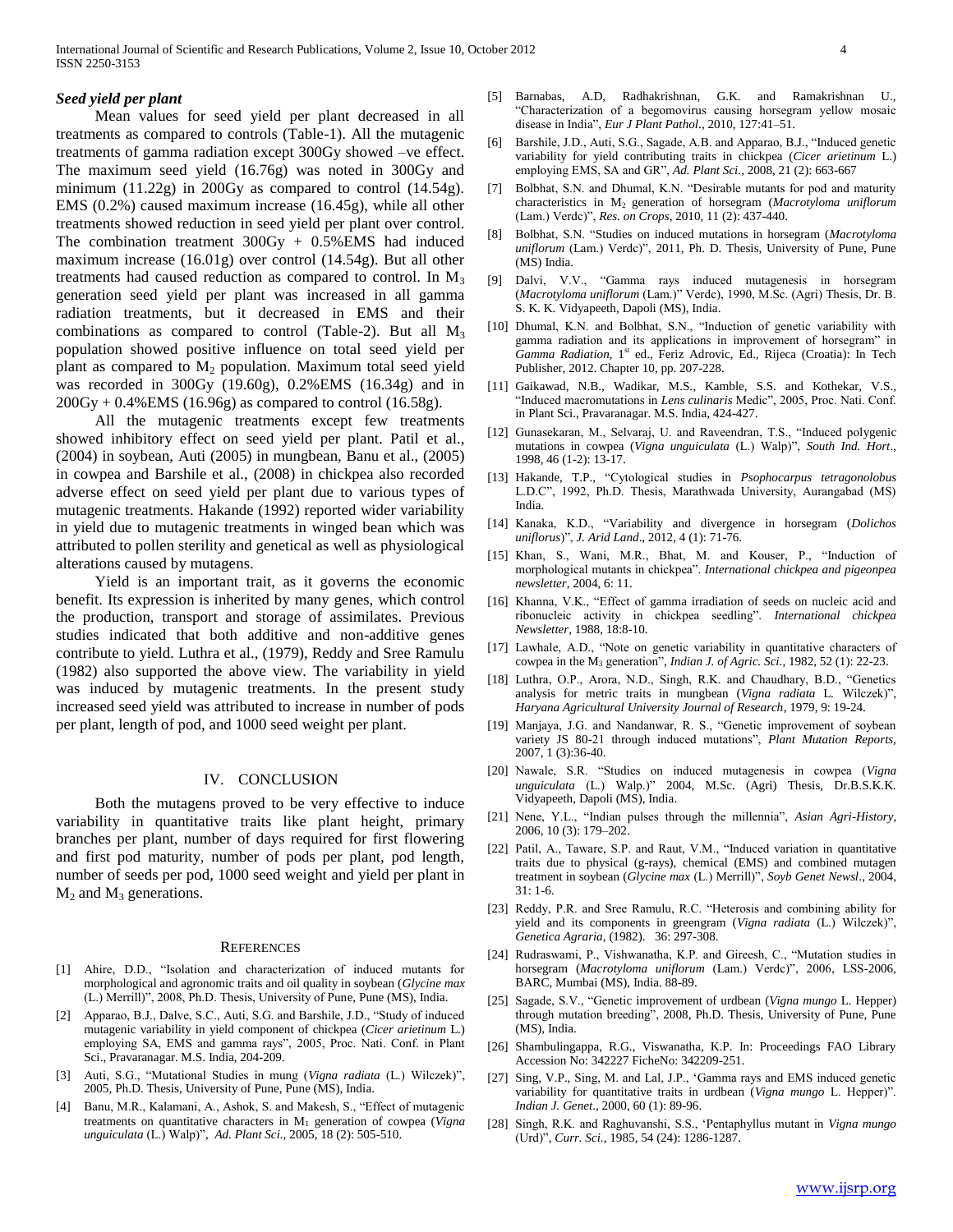## **AUTHORS**

[30] Vandana and Dubey, D.K., "Effect of EMS and DES on germination, growth, fertility and yield of lentil var. K 85 (Macrosperma)", *Lens Newsletter*, 1990, 17 (2): 8-12.

[29] Tambe, A.B., "Induction of genetic variability in Soybean (*Glycine max*  (L.) Merrill) for yield contributing traits", 2009, Ph.D. Thesis, University of

Pune, Pune (MS), India.

- [31] Waghmare, V.N. and Mehra, R.B., "Induced genetic variability for quantitative characters in grasspea (*Lathyrus sativus* L.)", *Indian J. Genet*., 2000, 60 (1): 81-87.
- [32] Yaqoob, M. and Abdur, R., "Induced mutations studies in some mungbean (*Vigna radiata* L. Wilczek) cultivars". *J. Biol Sci*., 2001, 1 (9): 805-808.

**First Author** – Dr. Bolbhat Sadashiv N., Assistant Professor, Department of Botany, Dada Patil Mahavidyalaya Karjat, Dist-Ahmednagar-414402 (M.S.), India., E-mail bolbhats@gmail.com **Second Author** – Dr. Dhumal Kondiram N. Department of Botany, University of Pune, Pune-411007 (M.S.) India.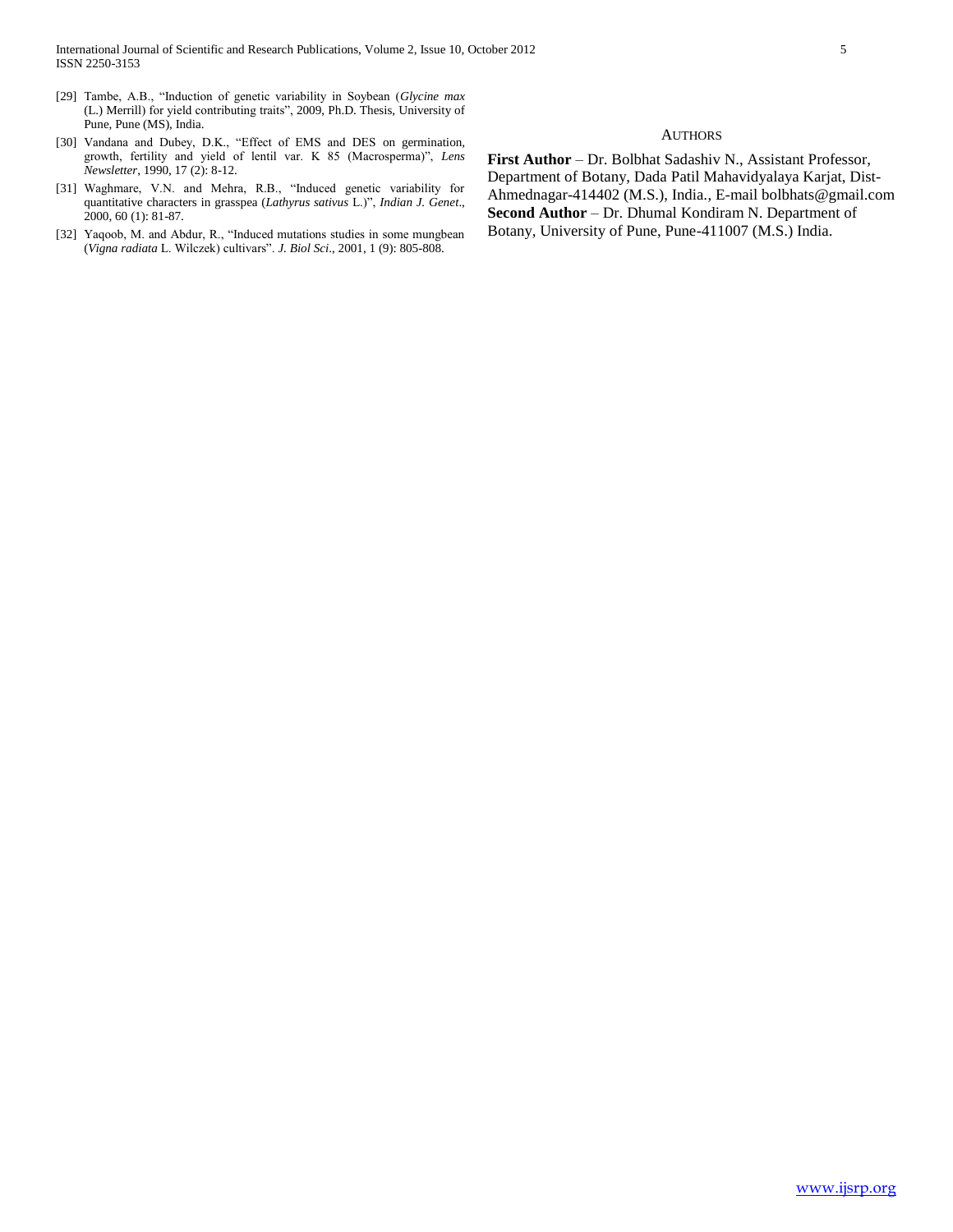| <b>Treat</b>            | <b>Plant height</b><br>(c <sub>m</sub> ) | Pri. br./<br>plant | DAS for firstDAS for first No. of pods/ Pod length<br>flowering | pod<br>maturity  | plant            | (cm)            | No. of<br>seeds/pod | $1000$ seed<br>Wt. (g) | Seed yield/<br>$\mathbf{plant}(\mathbf{g})$ |
|-------------------------|------------------------------------------|--------------------|-----------------------------------------------------------------|------------------|------------------|-----------------|---------------------|------------------------|---------------------------------------------|
| Control                 | $46.70 \pm 2.27$                         | $6.30 \pm 0.25$    | $53.30 \pm 2.13$                                                | $85.20 \pm 3.41$ | $71.20 \pm 2.85$ | $6.33 \pm 0.25$ | $7.20 \pm 0.29$     | $26.80 \pm 1.07$       | $14.54 \pm 0.58$                            |
| 100Gy                   | $35.40 \pm 1.77$                         | $6.66 \pm 0.33$    | $53.07 \pm 2.65$                                                | $81.70 \pm 4.09$ | $67.70 \pm 3.39$ | $6.20 \pm 0.31$ | $6.66 \pm 0.33$     | $28.30 \pm 1.42$       | $13.36 \pm 0.67$                            |
| 200                     | $39.40 \pm 2.76$                         | $6.20 \pm 0.43$    | $53.70 \pm 3.76$                                                | $78.90 \pm 5.52$ | $59.50 \pm 4.17$ | $6.10 \pm 0.43$ | $6.33 \pm 0.44$     | $28.20 \pm 1.97$       | $11.22 \pm 0.79$                            |
| 300                     | $41.30 \pm 1.24$                         | $7.66 \pm 0.23$    | $54.80 \pm 1.64$                                                | $84.60 \pm 2.54$ | $83.80 \pm 2.51$ | $6.30 \pm 0.19$ | $7.10 \pm 0.21$     | $27.50 \pm 0.83$       | $16.76 \pm 0.50$                            |
| 400                     | $40.10 \pm 2.41$                         | $6.10{\pm}0.37$    | 54.70±3.28                                                      | 84.40±5.06       | 71.30±4.28       | $6.10 \pm 0.37$ | $6.33 \pm 0.38$     | $26.30 \pm 1.58$       | $12.87 \pm 0.77$                            |
| 0.2<br>%EMS             | $53.60 \pm 3.22$                         | $6.33 \pm 0.38$    | $53.40 \pm 3.20$                                                | 79.40±4.76       | $93.80 \pm 5.63$ | $5.60 \pm 0.34$ | $6.33 \pm 0.38$     | $26.70 \pm 1.60$       | $16.45 \pm 0.99$                            |
| 0.3                     | $42.70 \pm 1.71$                         | $7.33 \pm 0.29$    | $53.60 \pm 2.14$                                                | $81.30 \pm 3.25$ | $50.40 \pm 2.02$ | $5.70 \pm 0.23$ | $6.33 \pm 0.25$     | $25.70 \pm 1.03$       | $9.40 \pm 0.38$                             |
| 0.4                     | $38.20 \pm 2.67$                         | $5.33 \pm 0.37$    | $53.20 \pm 3.72$                                                | $85.90 \pm 6.01$ | $33.40 \pm 2.34$ | $5.64 \pm 0.40$ | $6.33 \pm 0.44$     | $26.60 \pm 1.86$       | $7.42 \pm 0.52$                             |
| 0.5                     | $43.20 \pm 1.30$                         | $6.33 \pm 0.19$    | $52.80 \pm 1.58$                                                | $83.60 \pm 2.51$ | $75.30 \pm 2.26$ | $5.58 \pm 0.17$ | $6.20 \pm 0.19$     | $27.20 \pm 0.82$       | $13.30 \pm 0.40$                            |
| $100Gy +$<br>0.2% EMS   | $28.70 \pm 1.44$                         | $6.10 \pm 0.31$    | 49.40±2.47                                                      | 79.20±3.96       | $38.40 \pm 1.92$ | $5.75 \pm 0.29$ | $6.20 \pm 0.31$     | $25.60 \pm 1.28$       | $8.83 \pm 0.44$                             |
| $100 + 0.3$             | $29.40 \pm 0.88$                         | $8.40 \pm 0.25$    | $47.60 \pm 1.43$                                                | $77.30 \pm 2.32$ | 49.70±1.49       | $5.25 \pm 0.16$ | $6.10 \pm 0.18$     | $26.50 \pm 0.80$       | $7.64 \pm 0.23$                             |
| $100 + 0.4$             | $26.50 \pm 1.59$                         | $5.60 \pm 0.34$    | $47.30 \pm 2.84$                                                | 79.70±4.78       | $37.80 \pm 2.27$ | $5.50 \pm 0.33$ | $6.30 \pm 0.38$     | $26.20 \pm 1.57$       | $8.46 \pm 0.51$                             |
| $100 + 0.5$             | $31.20 \pm 2.18$                         | $5.10 \pm 0.36$    | $47.50 \pm 3.33$                                                | $78.60 \pm 5.50$ | $41.40 \pm 2.90$ | $5.75 \pm 0.40$ | $6.00 \pm 0.42$     | $27.50 \pm 1.93$       | $8.29 \pm 0.58$                             |
| $200 + 0.2$             | $33.20 \pm 1.33$                         | $5.90 \pm 0.24$    | 49.30±1.97                                                      | $77.80 \pm 3.11$ | $38.70 \pm 1.55$ | $5.50 \pm 0.22$ | $6.50 \pm 0.26$     | $27.60 \pm 1.10$       | $8.87 \pm 0.35$                             |
| $200 + 0.3$             | $25.70 \pm 1.29$                         | $6.10 \pm 0.31$    | 49.40±2.47                                                      | 79.30±3.97       | $41.30 \pm 2.07$ | $5.10 \pm 0.26$ | $6.20 \pm 0.31$     | $26.60 \pm 1.33$       | $9.12 \pm 0.46$                             |
| $200 + 0.4$             | $27.50 \pm 1.93$                         | $6.20 \pm 0.43$    | $47.60 \pm 3.33$                                                | 79.80±5.59       | $40.70 \pm 2.85$ | $5.50 \pm 0.39$ | $6.00 \pm 0.42$     | $27.80 \pm 1.95$       | $9.76 \pm 0.68$                             |
| $200 + 0.5$             | $30.20 \pm 0.91$                         | $7.10 \pm 0.21$    | $49.20 \pm 1.48$                                                | 78.50±2.36       | $39.80 \pm 1.19$ | $5.50 \pm 0.17$ | $6.50 \pm 0.20$     | $26.30 \pm 0.79$       | $8.90 \pm 0.27$                             |
| $300 + 0.2$             | $34.30 \pm 1.71$                         | $6.50 \pm 0.33$    | $54.90 \pm 2.75$                                                | 79.40±3.97       | $54.80 \pm 2.74$ | $5.50 \pm 0.28$ | $7.10 \pm 0.36$     | $26.40 \pm 1.32$       | $13.10 \pm 0.65$                            |
| $300 + 0.3$             | $31.20 \pm 1.87$                         | $7.10 \pm 0.43$    | $54.40 \pm 3.26$                                                | 79.60±4.78       | $50.70 \pm 3.04$ | $5.25 \pm 0.32$ | $7.00 \pm 0.42$     | $26.60 \pm 1.60$       | $11.53 \pm 0.69$                            |
| $300 + 0.4$             | $29.10 \pm 1.16$                         | $5.20 \pm 0.21$    | $54.30 \pm 2.17$                                                | $78.70 \pm 3.15$ | $33.50 \pm 1.34$ | $5.50 \pm 0.22$ | $7.10 \pm 0.28$     | $30.50 \pm 1.22$       | $9.98 \pm 0.40$                             |
| $300 + 0.5$             | $35.30 \pm 1.06$                         | $9.10 \pm 0.27$    | $50.80 \pm 1.52$                                                | $80.60 \pm 2.42$ | $71.70 \pm 2.15$ | $5.30 \pm 0.16$ | $7.10 \pm 0.21$     | $29.80 \pm 0.89$       | $16.01 \pm 0.48$                            |
| $400 + 0.2$             | $42.50 \pm 2.98$                         | $7.80 \pm 0.55$    | $50.40 \pm 3.53$                                                | 76.80±5.38       | 71.40±5.00       | $5.50 \pm 0.39$ | $6.50 \pm 0.46$     | $28.70 \pm 2.01$       | $14.44 \pm 1.01$                            |
| $400 + 0.3$             | $33.20 \pm 1.99$                         | $6.60 \pm 0.40$    | $56.30 \pm 3.38$                                                | 77.60±4.66       | $70.40 \pm 4.22$ | $5.50 \pm 0.33$ | $7.10 \pm 0.43$     | $25.80 \pm 1.55$       | $12.69 \pm 0.76$                            |
| $400 + 0.4$             | $40.90 \pm 2.05$                         | $6.70 \pm 0.34$    | 33.80±2.04                                                      | 57.70±3.39       | 52.80±2.64       | $5.10 \pm 0.26$ | $6.20 \pm 0.31$     | 27.70±1.39             | $10.38 \pm 0.52$                            |
| $400 + 0.5$             | $47.50 \pm 1.90$                         | $8.30 \pm 0.33$    | $40.60 \pm 1.62$                                                | $66.80 \pm 2.67$ | $74.40 \pm 2.98$ | $5.10 \pm 0.20$ | $6.20 \pm 0.25$     | $27.70 \pm 1.11$       | $14.10 \pm 0.56$                            |
| <b>SEM</b> <sup>+</sup> | 1.83                                     | 0.27               | 2.17                                                            | 3.37             | 2.45             | 0.24            | 0.27                | 1.15                   | 0.49                                        |
| F-value                 | 36.45                                    | 27.27              | 7.14                                                            | 3.45             | 99.91            | 4.54            | 4.27                | 2.21                   | 68.91                                       |
| P-value                 | < 0.001                                  | < 0.001            | < 0.001                                                         | < 0.001          | < 0.001          | < 0.001         | < 0.001             | < 0.001                | < 0.001                                     |
| $LSD_{0.05}$            | 3.58                                     | 0.39               | 2.08                                                            | 6.61             | 4.80             | 0.47            | 0.53                | 2.25                   | 0.96                                        |

**Table 1: Micromutations in M<sup>2</sup> generation of horsegram cv. Dapoli Kulthi-1.**

Data are means of three replicates ± standard deviation. Significant difference due to treatments was assessed by Fisher's LSD as post-hoc test.